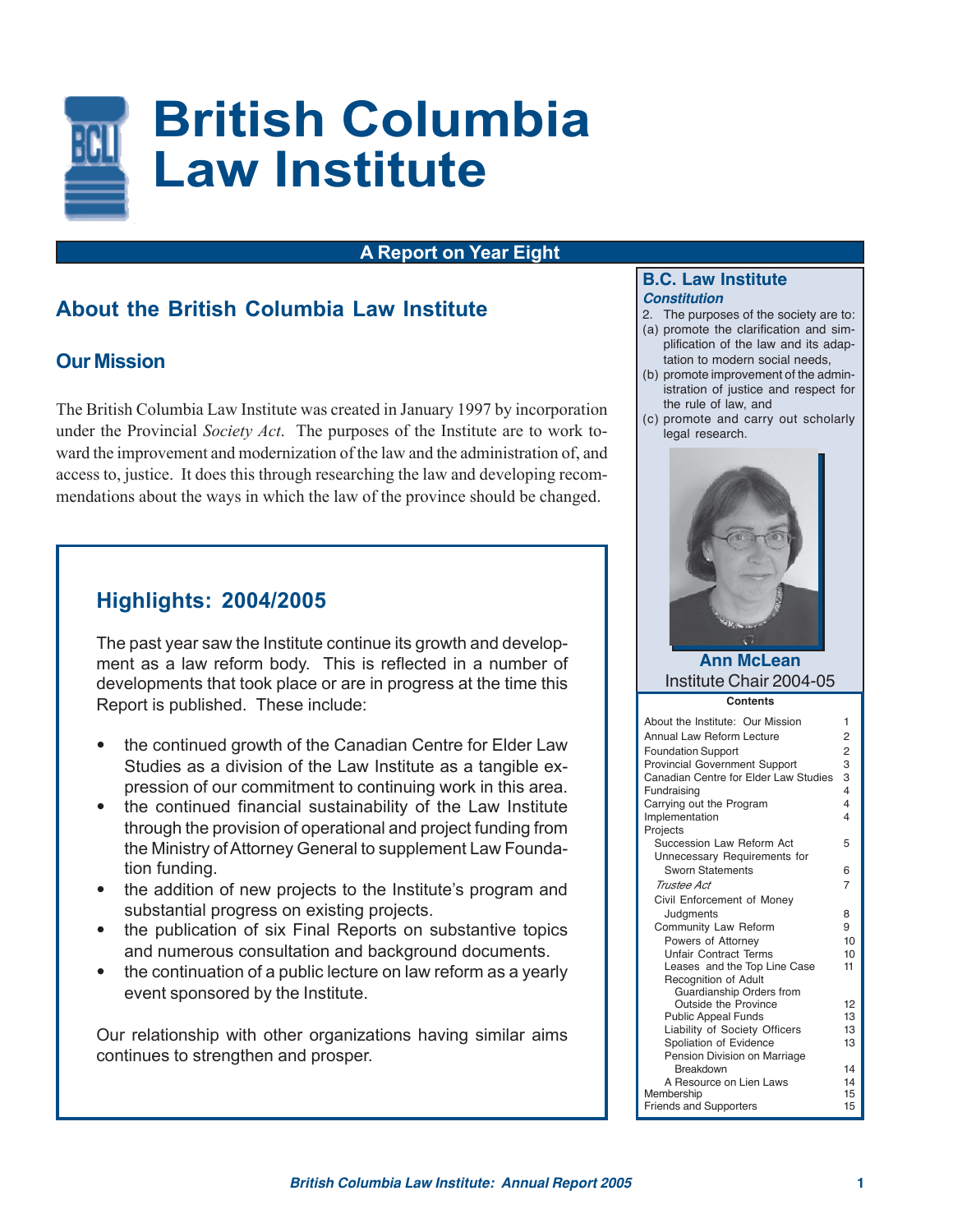# **BRITISH COLUMBIA LAW INSTITUTE**

# **Background to the Creation of the Institute**

The Institute was created in response to a decision by the former government to withdraw program funding from the Law Reform Commission of British Columbia after the end of March 1997. The disappearance of the Commission, without replacement, had the potential to create a serious vacuum in the legal resources available to the people of British Columbia and carried a significant risk that the tangible and intellectual assets of the Commission would become dissipated and irretrievably lost. The founding members of the Institute are gratified that the momentum and legacy of the Law Reform Commission has been maintained.

### **About Our Predecessor, The Law Reform Commission of British Columbia**

The Law Reform Commission was created in 1969 by an act of the Provincial Legislature and began its operations in 1970. The Commission ceased operations at the end of March 1997 following a decision by the Provincial Government to discontinue funding it.

Over the 27 years of its existence the Commission submitted more than 140 reports on a wide variety of topics.

Most of the Commission's work remains accessible. Printed copies of many of its reports and other documents are available through the Institute.

# **Managing the Legacy of the Law Reform Commission**

The Institute has assumed responsibility for managing the legacy of the Law Reform Commission. Our principal goal is to ensure that the body of work carried out by the Law Reform Commission continues to be accessible to the public. Elsewhere in this Report, we describe the steps

# **How to Find Us**

Mailing Address: 1822 East Mall The University of British Columbia Vancouver, BC V6T 1Z1

Physical Address: 6050 Walter Gage Road The University of British Columbia Vancouver, BC V6T 1Z1 Voice: (604) 822-0142 Fax: (604) 822-0144

E-mail: bcli@bcli.org WWW: http://www.bcli.org



The Institute's offices are located in the Law Annex building, which is adjacent to the main Law School (Curtis) Building at the University of British Columbia.

Gregory K. Steele, Q.C. Secretary 2004-05 Chair 1997-2004

Thomas G. Anderson Program Director 1997 to date

#### **Institute Leadership**



Ann McLean Chair 2004-05 Vice-Chair 2003-04



Prof. James MacIntyre, Q.C. Treasurer 2003-05



Craig Goebel Vice-Chair 2004-05 Secretary 2003-04



Arthur L. Close, Q.C. Executive Director 1997 to date

# **Annual Law Reform Lecture**

Early in 2002, in celebration of the fifth anniversary of the creation of the Law Institute, we sponsored a public lecture on law reform. The success of this event has prompted us to institute a law reform lecture as an annual event. We were honoured to have the 2004 lecture presented by Professor Mary Anne Bobinski, Dean of the Faculty of Law, University of British Columbia. She spoke on "Comparative Approaches to the Machinery of Law Reform." The fourth lecture on law reform will take place sometime in the fall of 2005 with details to be announced in due course, and posted on our website.

# **Foundation Support**

Since its creation the Law Institute has been the beneficiary of substantial support from the British Columbia Law Foundation. Foundation support which had previously been directed to the Law Reform Commission of British Columbia was redirected to the Institute and has continued on a sustaining basis. The Law Foundation also has provided funding for specific projects carried out by the Law Institute.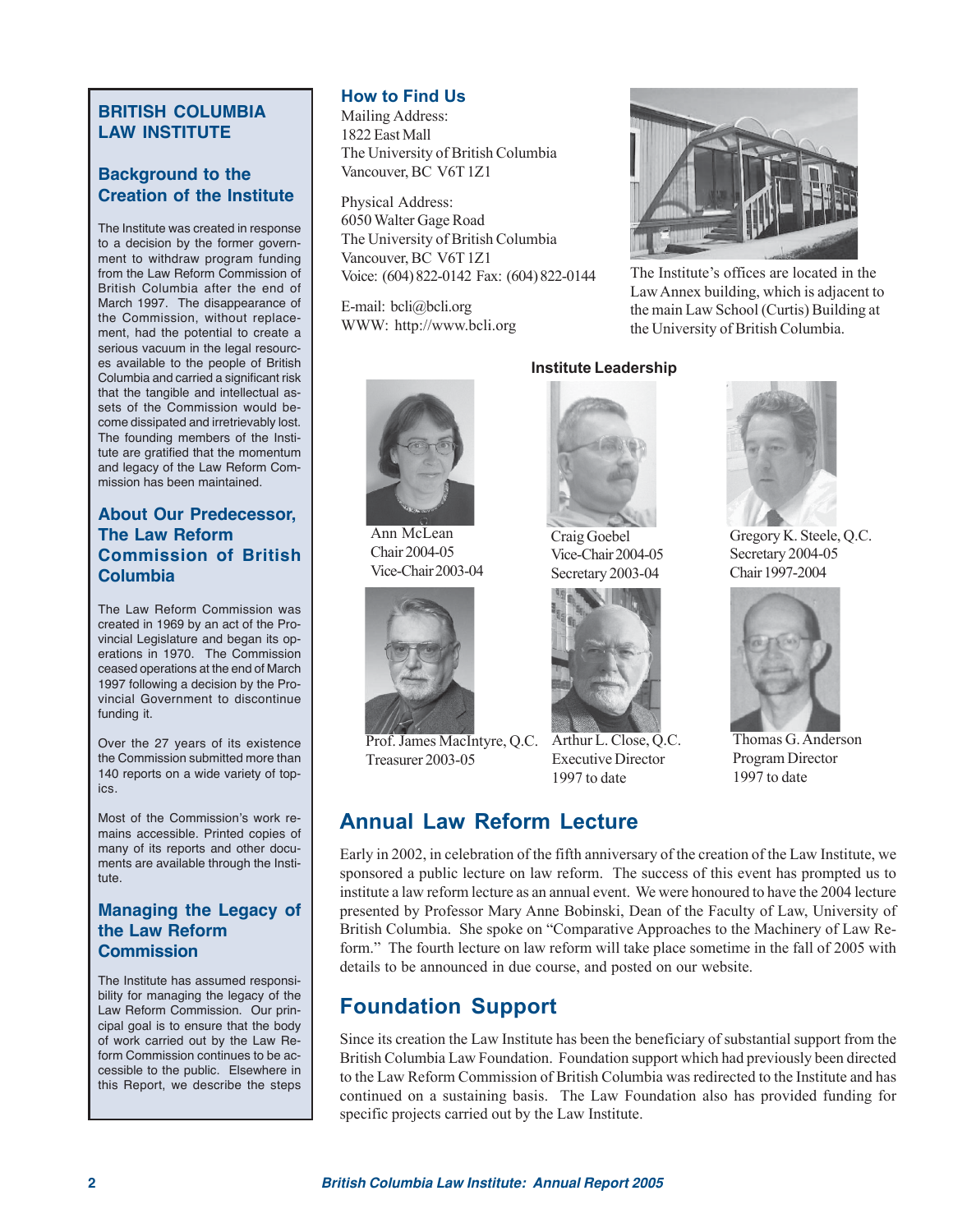More recently, the Law Foundation has been joined by the Notary Foundation and The Real Estate Foundation as supporters of the Institute's project work. The support we receive from all these Foundations is vital to us and it is important that this contribution be widely recognized.

# **Provincial Government Support**

Previous Annual Reports pointed out the need for funding from the provincial government if the Law Institute is to become effective in carrying out its mandate. In the spring of 2003 the government responded and arrangements were put in place with the Ministry of Attorney General involving a three year commitment of funding support. The arrangement embraces funding for Institute operations generally and for specific projects. The specific projects embraced by government funding include the following:

- **•** A Succession Law Reform Act
- **•** Civil Enforcement of Money Judgments
- **•** Unfair Contract Terms
- **•** Appointing a Guardian and Standby Guardianship
- **•** Recognition of Adult Guardianship Orders from Outside the Province

The Ministry of Attorney General has on a number of occasions expressed its commitment to the continuing reform of private law in the light of changing economic and social needs. Most recently in its 2005 "Service Plan" the Ministry stated as its number one goal to be "a leader in law reform and innovative justice processes" and went on to say:

> The ministry will be a centre for law reform and innovative justice policies, practices and processes. The ministry will be strategic and forward-thinking and will foster dialogue and collaboration throughout the broader justice sector. The ministry will influence, stimulate, coordinate and implement reform and innovation within the Province.... The law has a profound practical effect on the legal rights, duties and liabilities of individuals and organizations in our society. Law and justice processes must keep pace with contemporary society. The ministry has a lead role in the debate and development of law that is just, principled, easy to understand and serves the public interest.

It is a privilege to function in an environment that is truly receptive to law reform work. The funding we receive from the provincial government gives tangible expression to its commitment to law reform and we express our gratitude for this important support.

# **Canadian Centre for Elder Law Studies**

By the middle of 2003 it became clear that the Law Institute's work in relation to the law and older adults had taken on a life of its own. What had started out as a single project, with a relatively narrow focus, moved on to further project work. As the project work progressed, more and more possibilities opened up for further action. What emerged was not so much a project as an ongoing program that appeared to stretch into the future for an indefinite time. The Law Institute's response was the creation of a new entity to be known as the Canadian Centre for Elder Law Studies (the Centre).

Changing demographics make it inevitable that Elder Law is a growth area, but, surprisingly, no Canadian organization has come into being with a dedicated focus on it. The law and the elderly is a subject that has been underserved by the law reform community and by legal academics and researchers generally in Canada. Work in the area of "Elder Law" is much more developed elsewhere, particularly in the United States and Australia. We sensed an opportunity for the Law Institute to be the pioneer in the development of a new and important national body. The creation of the Centre was clearly an idea whose time had come.

#### **Managing the Legacy** continued

the Institute has taken to ensure that the work of the Law Reform Commission is accessible through the Internet. The Institute also has an inventory of printed reports and documents which are available for purchase at a nominal charge. Ordering information may be found at our website:

http://www.bcli.org

# **CCELS Highlights**

#### **Canadian Conference on Elder Law**

The CCELS is organizing the first Canadian Conference on Elder Law. It will take place October 29 and 30 in Vancouver at the Sheraton Wall Centre. It is a public conference aimed at educating professional groups, lawyers, community members, advocates, health specialists, researchers and interested individuals on important legal issues relating to older adults. The goal of the conference is to promote contribution and access to a knowledge base pertaining to legal issues affecting older adults, with a view to reducing vulnerability, social isolation and abuse. The Hon. Flora Macdonald will be keynote speaker.

#### **Report on Financial Arrangements Between Older Adults and Family Members: Loans and Guarantees**

This Report arises out of project work initiated by the Law Institute. It concerns arrangements that involve a financial benefit conferred by a person on that person's child or grandchild. These benefits most often take the form of loans or guarantees and reflect the wholly laudable desire of older adults to help their family members. They may, however, have a very negative impact on financial security and family relationships. The Report contains recommendations for reducing or mitigating the problems associated with these family loans and guarantees.

#### **Reverse Mortgages**

A reverse mortgage is a type of rising debt, non-recourse loan secured by a mortgage against the borrower's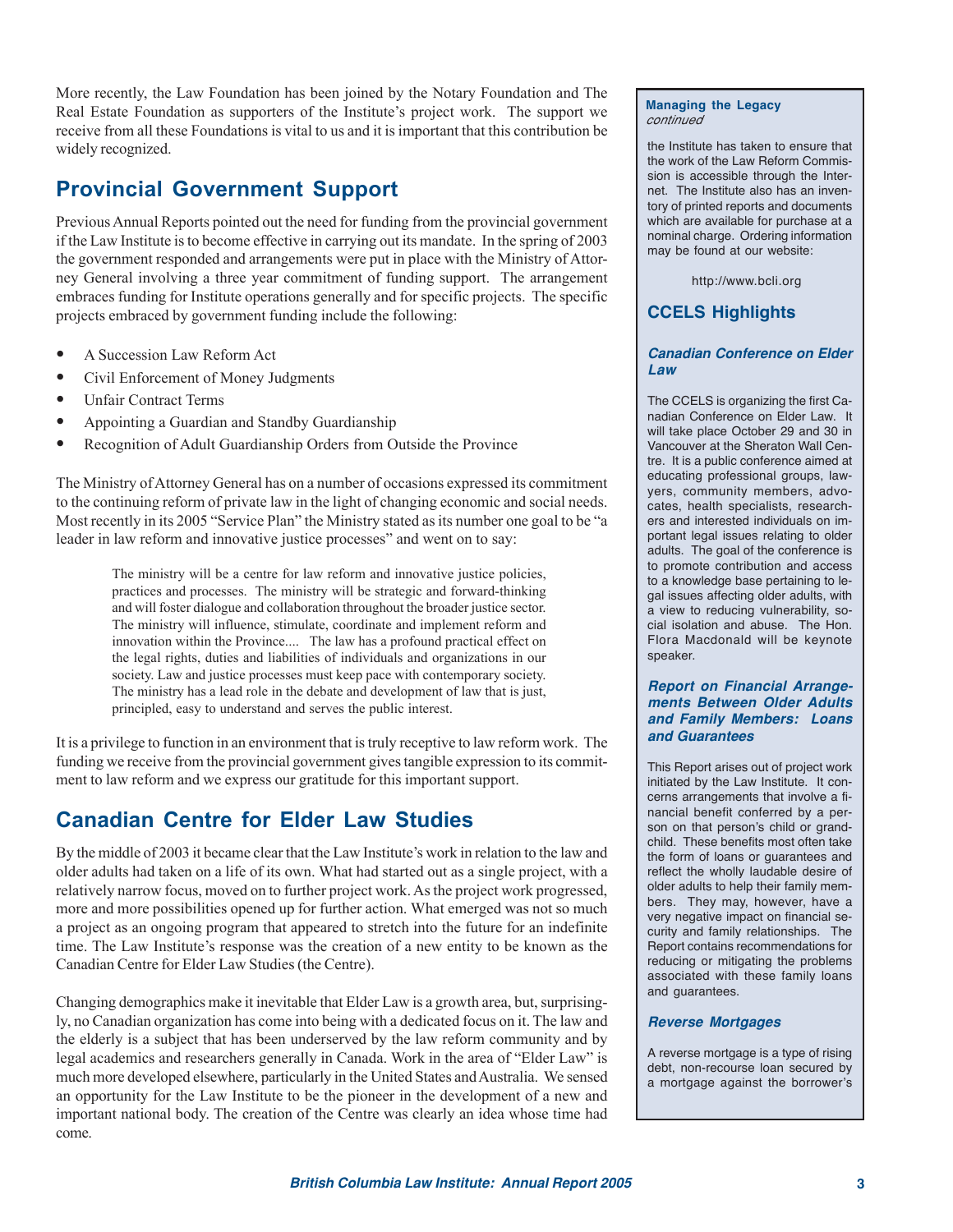#### **CCELS Highlights** continued

principal residence. Reverse mortgages are marketed to "house rich, income poor" senior citizens. They are not specifically regulated in British Columbia. The CCELS has issued a Consultation Paper on Reverse Mortgages that surveys the background on reverse mortgages, the present state of regulation in British Columbia, and the legislation in place in other jurisdictions. It concludes by asking readers to give their opinions on introducing legislation governing reverse mortgages.

#### **Elder Abuse Legislative Review**

The CCELS has just completed a comprehensive review of Elder Abuse legislation across Canada. The review, entitled "Legislating Against Elder Abuse: Canadian Trends" identifies provincial and federal legislative initiatives that protect older adults from abuse, neglect and self-neglect. The results of the survey are summarized in a cross-jurisdictional comparative table currently available at the CCELS website with the full review coming soon. The study and table will, in due course, also be available for purchase on CD-Rom.

#### **Viatical and Seniors' Settlements**

Viatical settlements are transactions in which a person sells the benefits of a life insurance policy to a third party in return for a lump sum cash payment equal to a percentage of the policy's face value. They first emerged in response to the increasing needs of AIDS patients, but have grown exponentially in the United States since the early 1990s and a new spin-off product has emerged. This is the "Seniors' Settlement" under which a healthy senior citizen sells the benefits of a life insurance policy to a third party in return for a lump sum cash payment equal to a percentage of the life insurance policy's face value. Research has commenced concerning the legal framework within which these settlements operate and the need, if any, for legislative intervention.

The Centre has now entered its third year of operation. Its program is focused on three main areas - research and scholarship, law reform and the development and delivery of information and educational materials. These headings embrace a variety of projects and activities. The Centre consults widely in the development of its program to identify projects and activities that are responsive to the needs of older adults and those who assist and advise them. The Centre also seeks out opportunities to participate in interdisciplinary work with other bodies.

The Centre prepares and distributes its own Annual Report outlining its achievements to date and describing its ongoing activities and project work in greater detail. Some highlights are set out in the sidebar. Further information is available at the Centre's website at www.ccels.ca.

# **Fundraising**

While the backbone of our financial support is our institutional funders, it is also important to note the financial support we receive from individuals and firms in the form of contributions. Support from noninstitutional sources has an important symbolic dimension to it. Starting in 1999 we instituted a series of formal fundraising campaigns to solicit individual contributions. The primary focus of our fundraising activity has been the legal profession, the judiciary, and related bodies. Those who respond do so generously and the amounts received play an important part in advancing our program.

# **Carrying out the Program**

Many of our law reform projects, particularly the shorter ones, are carried out relying largely on the Institute's own internal resources including the work of Board Members, the Executive Director, the Staff Lawyers and Research Assistants. An alternative approach to law reform work, which has been used extensively in relation to larger projects, is to use external Project Committees. These Committees normally have two or more Board Members as part of their own membership. Committee members serve voluntarily with the assistance of a paid reporter. The Board normally adopts Committee recommendations although it retains ultimate responsibility for recommendations made in the name of the Institute.

A second kind of activity focuses mainly on the creation of information resources to improve access to the law or to provide an information-base from which further work can be done. Activities which fall into this category include the creation of the www.lienlaws.ca website referred to elsewhere, our Report on Gender-Free Legal Writing and the "Question and Answer" publication on pension division on marriage breakdown.

# **Implementation**

The work of the Law Institute has begun to bear real fruit, with legislation based on its work being brought forward. 2002 saw the introduction of the *Trustee Investment Statutes Amendment Act*. That Act implemented the recommendations made by the Institute in its 1999 Report on Trustee Investment Powers by repealing the archaic "list" of authorized trustee investments and replacing it with the "prudent investor" standard.

The 2003 session of the legislature saw the enactment of the *Enforcement of Canadian Judgments and Decrees Act* as recommended by the Institute in its Report No. 8 on the Enforcement of Non-money Judgments from Outside the Province (1999). A companion piece was the *Court Jurisdiction and Proceedings Transfer Act.* Law Institute personnel played a major role in developing this legislation through the Uniform Law Conference of Canada.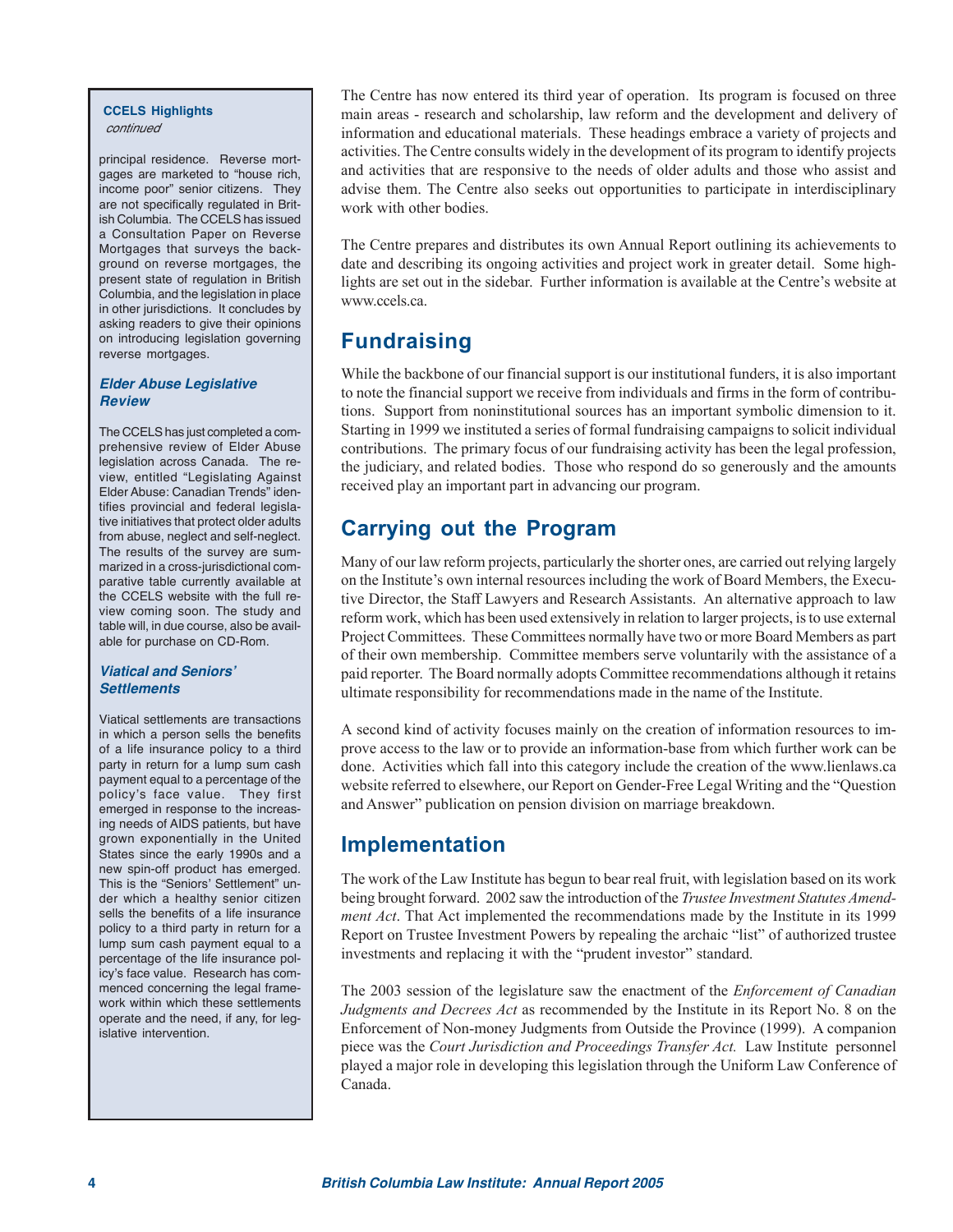In addition, Institute work was the catalyst for the 2004 *Charitable Purposes Preservation Act.* We hope to see further implementation of the Institute's work in future sessions. **Succession Law** 

# **Projects Active in 2004-2005 A Succession Law Reform Act**

This project was added to our program in 2003 in response to a request from the Ministry of Attorney General.

The succession law of this province is highly fragmented. When a person dies, the rights of the successors may be determined with reference to the common law and a bewildering variety of statutes.

Many of these statutes are antiquated in language and effect, and no longer adequately serve the needs of those who must rely on them. Moreover, much of the governing law is not found in the statutes but in the cases where, again, troublesome and inconvenient rules abound.

Many of the deficiencies in the statutes and the common law were addressed by the Law Reform Commission of British Columbia in a series of 8 Reports issued between 1981 and 1992. The recommendations made in those Reports went largely unimplemented.

The focus of this project is the creation of a new and modern statute governing succession law - a new succession law act that would:

- **•** consolidate the existing enactments,
- **•** implement the past recommendations of the Law Reform Commission to the extent that they continue to provide appropriate solutions to current problems, and
- **•** correct any other defects in the statute law or the case law that require remedial action.

The project is being carried forward through a structured group of committees with an interlocking membership and which are composed largely of practicing lawyers serving on a volunteer basis. At the centre is the main Project Committee that performs a steering function and has the principal responsibility for the consolidation and drafting aspects of the Project. It will oversee the preparation of the final report. The members of the Project Committee are:

> D. Peter Ramsay, Q.C. Ross D. Tunnicliffe Mark Horne Gordon MacRae Mary Hamilton Dr. A. J. McClean, Q.C. Prof. Keith Farquhar

The Chair of the Project Committee is D. Peter Ramsay, Q.C. Mr. Ramsay, a member of the Law Institute's Board (a Law Society nominee), has practiced in Nanaimo for many years in the wills and succession area and, more recently, has become a member of the Law Faculty at the University of British Columbia (where he is teaching, among other things, succession law). These qualifications, as well as his enthusiasm for the Project, made him an ideal person to head it up. Prof. Farquhar is also a member of the Institute's Board.

In addition to the Project Committee are five Subcommittees created to examine discrete aspects of the overall Project. Each Subcommittee is chaired by a member of the main Project Committee. Most members of the main Committee also serve as an ordinary (non-Chair) member of one of the other Subcommittees. The remaining members of the various Subcommittees are drawn from legal practitioners or academics having a particular interest in the focus of the Subcommittee's work. An attempt was made to achieve a diversity of perspective as well as geographical diversity when constituting the Subcommittees. The membership of the Subcommittees and the scope of their activity is set out in the sidebar.

It is anticipated that most of the work of the Subcommittees will be completed by

# **Project**

### **The Subcommittees and Their Work**

#### **Testate Succession Subcommittee**

**Members:** James Baird Jim Burns Sandra Enticknap Richard H. Evans, Notary Public Fiona Hunter Kirsten Jenkins Dr. A.J. McClean, Q.C. - Chair

The Testate Succession Subcommittee is examining the areas of testamentary formalities. These include the lapse of gifts to attesting witnesses, holograph wills, revocation by operation of law and by act of the testator, principles of interpretation of wills and the rules governing the admission of extrinsic evidence in interpretation proceedings.

#### **Intestate Succession Subcommittee**

**Members:**

James Carphin, Q.C. Jane Dardi Keith Farquhar Deidre Herbert Mark Horne Ross D. Tunnicliffe - Chair

This Subcommittee's work is focused on the intestate distribution scheme in Part 10 of the *Estate Administration* Act. It will also be examining the Wills Variation Act.

#### **Small Estates Subcommittee**

**Members:**

Bradley L. Anderson Sherry Evans Terry Hartshorne Mark Horne - Chair Thomas G Kendall, Q.C. Andrew MacKay Anita Nadziejko

The development of an informal, speedy and inexpensive process for winding up small estates was identified at the outset as a major priority of this project. This was a response to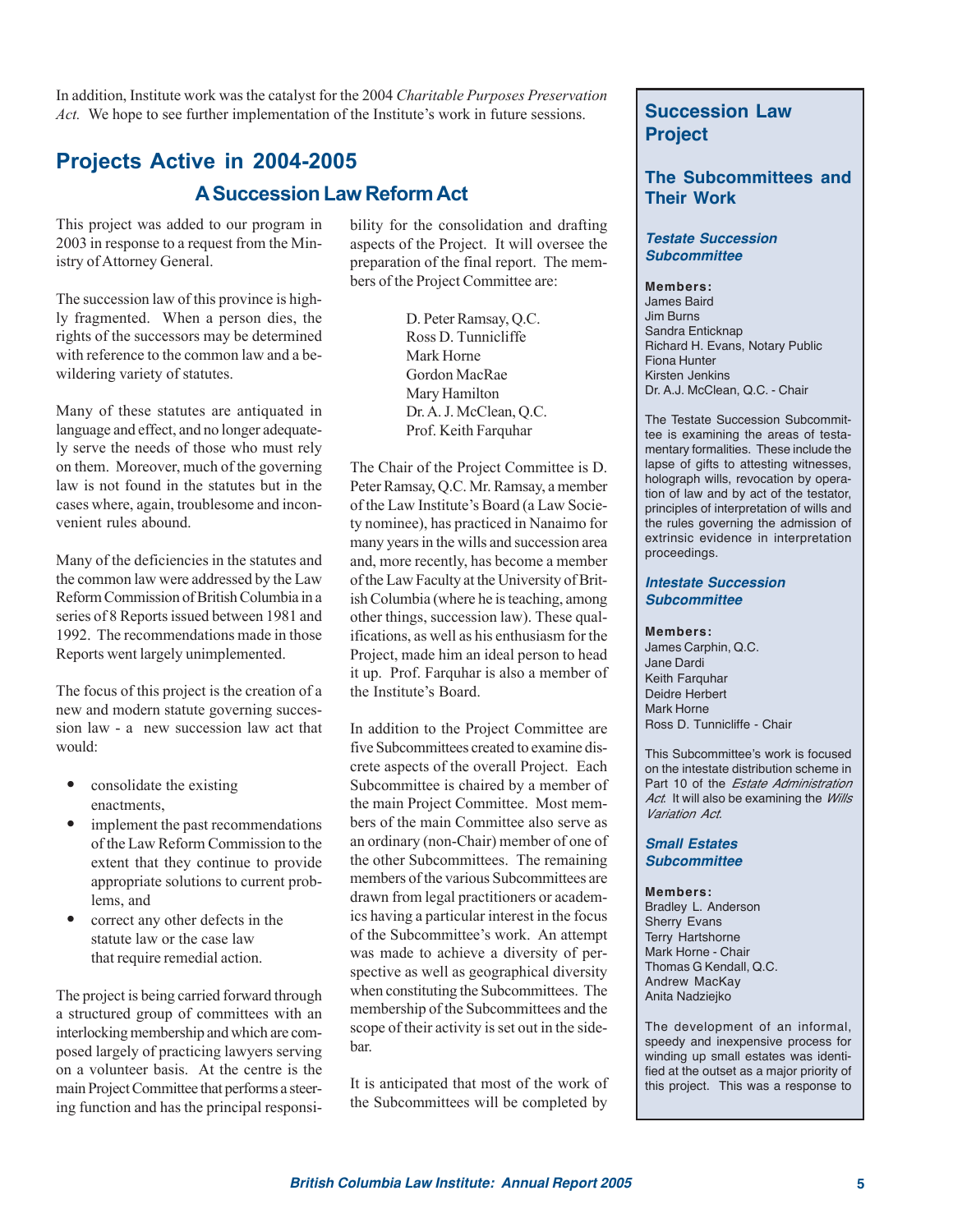#### **Succession Law Project** continued

concerns that a means be found to deal with small estates in light of changes to the fee structure of the Office of the Public Guardian and Trustee which made it impractical for the Public Guardian and Trustee to be extensively involved with the administration of estates below a certain size.

#### **Estate Administration Subcommittee**

#### **Members:**

R.C. (Tino) Di Bella Elizabeth Glassford Mary Hamilton - Chair Helen Low Hugh McLellan Anita Nadziejko Catherine Romanko Margaret Sasges

The Estate Administration Subcommittee is systematically reviewing the Estate Administration Act and consulting with court registry officials responsible for probate matters in order to identify problems with the existing legislative framework and rules of court governing probate procedure.

#### **Alternate Succession Vehicles and Miscellaneous Issues Subcommittee**

#### **Members:**

Valli Chettiar Keith Farquhar Marilyn Kerfoot Gordon MacRae - Chair Ross D. Tunnicliffe Geoffrey White

The Subcommittee's work is focused on the beneficiary designation provisions of Parts 3 and 4 of the Insurance Act and the provisions of the Law and Equity Act concerning designation of beneficiaries of RRSPs, RRIFs and employee benefit plans.

the autumn of 2005. This will be followed by intensive efforts directed at formulating a consolidated reform statute or statutes

which will be incorporated into a final report for the Project.

# **Unnecessary Requirements for Sworn Statements**

In 1974 the Attorney General requested the Law Reform Commission of British Columbia to:

- (a) examine the extent to which the Statutes of British Columbia require, or provide for the use of affidavits and statutory declarations in non-court matters; and
- (b) explore the rationale behind those uses and consider the desirability of eliminating the need for them or developing less complex alternative devices designed to achieve the same end.

The Commission acceded to this request and in 1976 submitted to the Attorney General its Report on "Extrajudicial Use of Sworn Statements." The Commission concluded that the statutes contain innumerable provisions that require information to be provided on various occasions in the form of a "sworn statement" which may result in the avoidance of otherwise unimpeachable transactions, and may cause unnecessary cost, delay and inconvenience. The Commission observed further the requirement is inconsistently applied.

The Commission's research identified over 400 instances in which a provincial statute imposed requirements defined with reference to oaths, affirmations, affidavits and statutory declarations. It recommended that a large number of these be repealed outright or replaced by a simple provision

making it a provincial offence to provide false information. No steps were taken to implement these recommendations in an omnibus fashion although the Commission's analysis and suggestions may have had some impact on later legislation.

All of the provisions identified by the Commission were either contained in the 1960 revision of the provincial statutes, or in one of the statutes enacted in the 16 years that followed. Since the Report was submitted there have been two separate statute revisions and eight additional years of provincial statutes. At this distance it is not immediately possible to say how far the Law Reform Commission's recommendations and suggestions have found their way into law or how far they have been overtaken by intervening legislation.

Anecdotal evidence suggests that the statute book is not yet clear of unnecessary verification formalities. Whether those that have come to light are isolated examples or whether they are some evidence of a problem as extensive as that identified by the Law Reform Commission in its 1976 report is something that can only be answered through a fresh look at the area. The concerns that prompted the Attorney General to refer this matter to the Law Reform Commission in 1974 retain their force and a project was recently added to the Institute's program to carry out the necessary research and bring forward appropriate recommendations.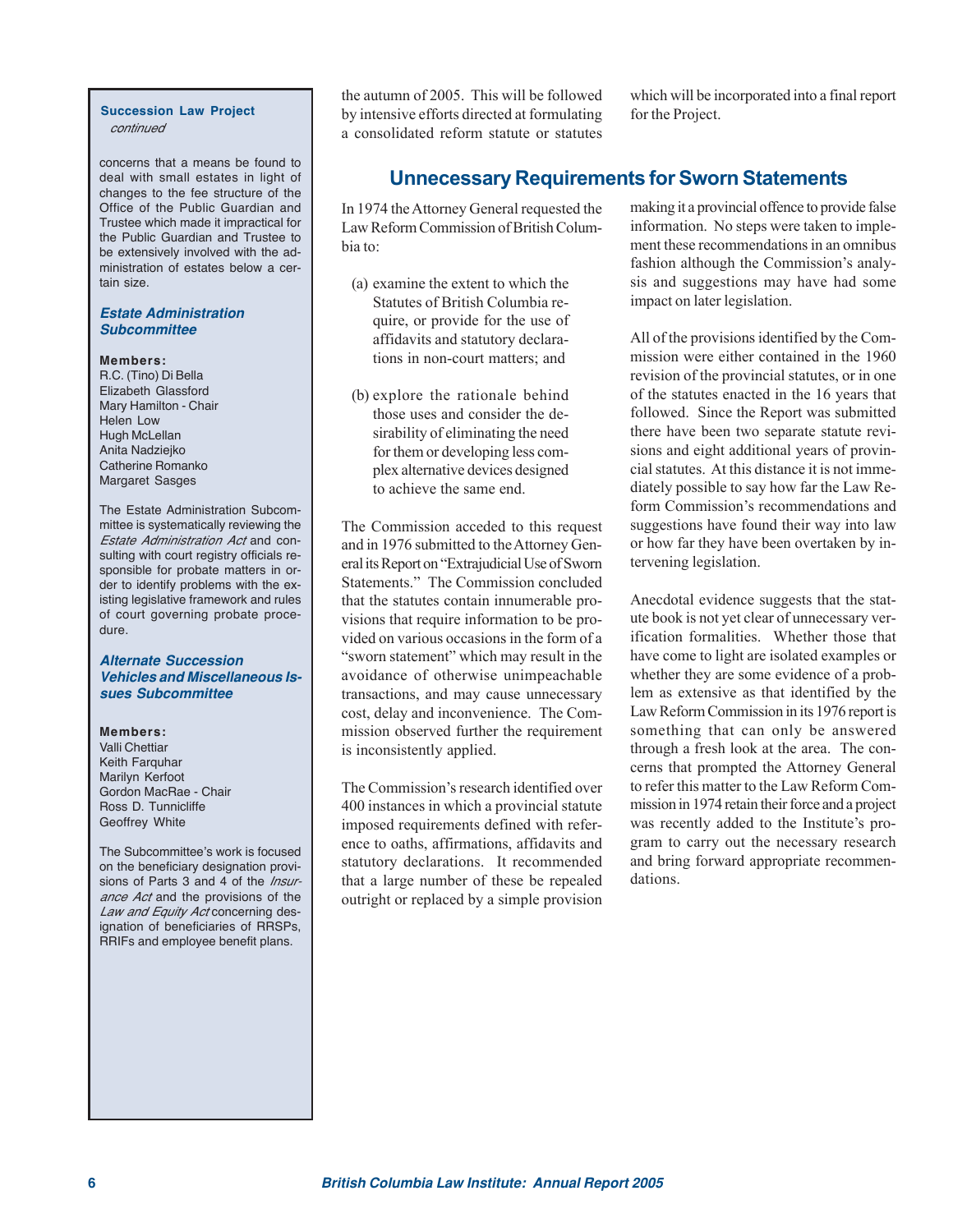# **Project on Modernizing the** *Trustee Act*

In January 2005 the Law Institute formally released its Report on "A Modern Trustee Act for British Columbia." When the Institute was created over eight years ago, one of its first initiatives was to carry forward a project started by the British Columbia Law Reform Commission in relation to trustee legislation. The essential goal of the project was the drafting of a new *Trustee Act* in modern language.

The vitality of the trust and its adaptability to present-day requirements stand in sharp contrast to the mid-Victorian legislation that forms much of the current *Trustee Act.* In fact, it is common in British Columbia for trusts to be drafted so as to avoid some of the more archaic features of the Act.

There is a continuing need for a *Trustee Act*. It is the source of the court's supervisory jurisdiction, its power to give its opinion to trustees on a matter arising in the course of trust administration, and to grant relief from liability to trustees who have acted reasonably. In addition, it supplies essential administrative powers where a trust is in existence but there is no trust instrument whatsoever or the trust instrument is imperfectly drafted. The *Trustee Act* can still fulfil its original purpose of supplying missing parts in the administrative machinery of trusts and reduce the complexity of trust documents if it is kept abreast of modern conditions and practices.

The Institute's vehicle for carrying out this project was a Committee that brought the expertise and the experience of its members to bear on the project. The members of the Project Committee were:

- Dr. Donovan Waters, Q.C., Horne Coupar (Chair)
- Prof. James MacIntyre, Q.C., Faculty of Law, University of British Columbia
- Margaret Mason, Bull Housser & Tupper
- Kathleen Cunningham, Royal Trust
- Prof. Keith Farquhar, Faculty of Law, University of British Columbia
- Scott Sweatman, Blake Cassels & Graydon LLP

Arthur L. Close, Q.C., British Columbia Law Institute.

The Reporter to the Committee was Institute Staff Lawyer Gregory G. Blue.

The Committee met regularly over a period of six years from 1997 to 2003. The Committee's process was twofold. The first aspect involved identifying discrete aspects of the existing Act or trust law which raised important policy questions related to reform. Consultation papers containing tentative recommendations were prepared with respect to these subjects and circulated to key organizations in the trust industry, the financial sector, the practising Bar, and academic specialists in trust law. They were also made available to the general public in hard copy and on the internet. Reports containing the final recommendations, intended for incorporation into a draft revised *Trustee Act*, were then published. The following Reports were generated in this manner:

*Trustee Investment Powers*

*Statutory Powers of Delegation by Trustees*

*Statutory Remuneration of Trustees and Trustees' Accounts*

*Exculpation Clauses in Trust Instruments*

*Total Return Investing by Trustees*

*Creditor Access to the Assets of a Purpose Trust*

*Variation and Termination of Trusts.*

The second aspect of the process was to draft a new *Trustee Act* incorporating changes the Committee considered necessary in a modernized statute. For this purpose the Committee used the draft *Trustee Act* prepared by the Ontario Law Reform Commission as a template, modifying the content and language as it thought necessary or desirable. Most of 2004 was devoted to refining the draft legislation and the commentary to it.

# **About the Trustee Act Report**

Part 1 of the Report is devoted to a general introduction that explains the need for reform of the Trustee Act and the process by which the Commission revised it. Part 2 contains the draft revised Trustee Act itself with commentaries on its provisions. An appendix to the Report indicates which provisions of the present Trustee Act have been incorporated into the revised Act and the views of the Committee on the appropriate disposition of the remainder.

The proposed Act incorporates all of the recommendations made in the shorter reports described in the text. The recommendations in one of those reports, the Report on Trustee Investment Powers, have already been implemented through the 2002 amendments to the present *Trustee Act*. The language of these amendments has been carried over into the proposed Act. Some of the more significant changes reflected in the proposed Act are set out below in the sidebar.

### **Significant Features of the Proposed Trustee Act:**

- trustees will have the same administrative powers in relation to the trust property as if the property were vested in them absolutely;
- the trustee's duty to provide information to beneficiaries is clarified and expressed in statutory form;
- a framework is provided for investment on a "total return" basis so as to gain maximum return without having to distinguish between income and capital sources and receipts;
- trustees will have the power to apportion expenditures and transfer funds between the income and capital accounts;
- trustees will be able to act by majority;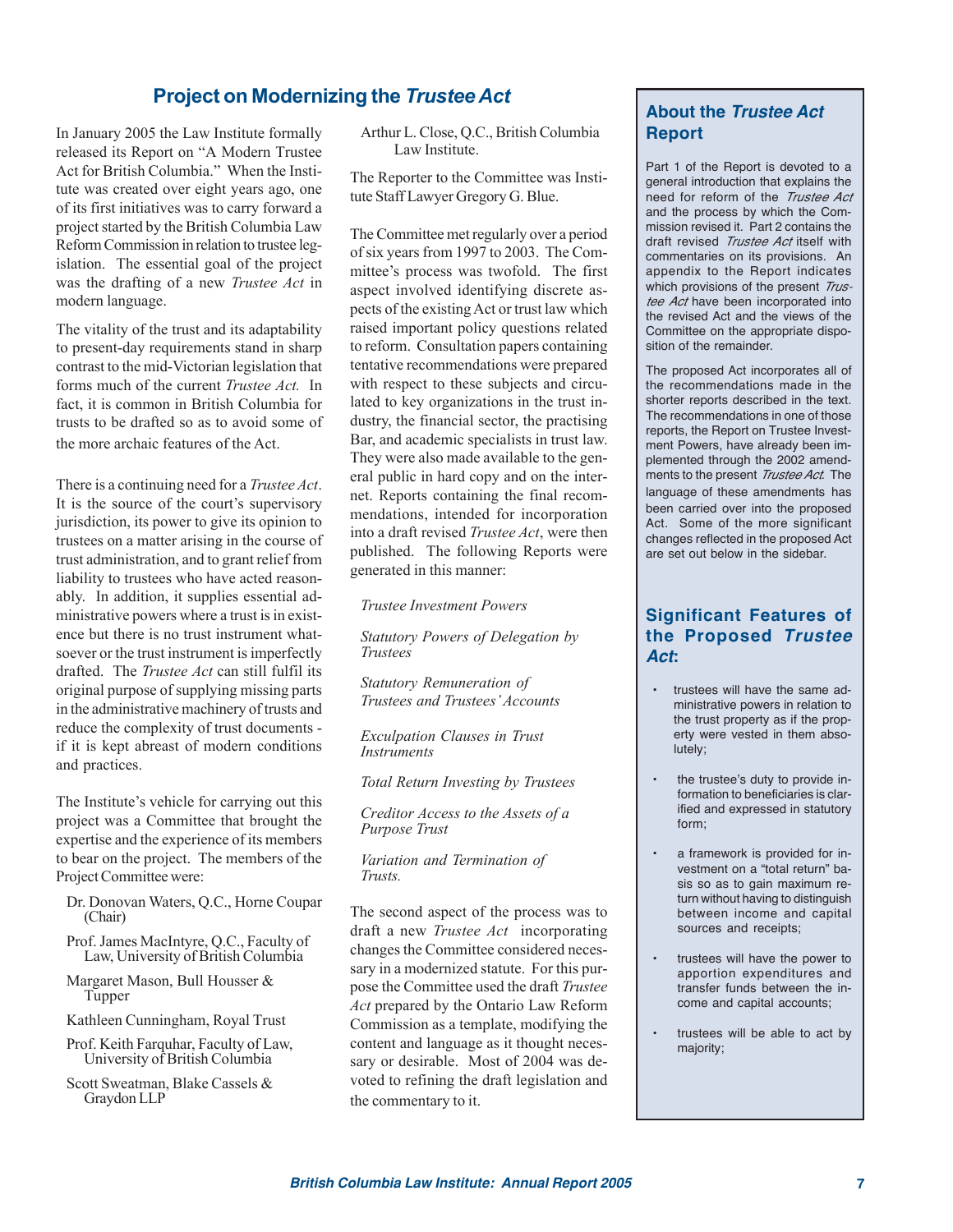#### **Proposed Trustee Act** continued

- exemption clauses in a trust instrument take effect subject to a power to declare an exemption clause ineffective in certain circumstances;
- current fixed ceilings on trustee remuneration will be removed;
- trustees will be allowed to take interim compensation during the administration of the trust without an order of the court;
- an "arrangement" (including a variation, resettlement, or revocation) of a trust will take effect without court order if all beneficiaries are of full age and capacity, and give their consent;
- under certain circumstances. the court may approve an arrangement varying, resettling, or revoking a trust even if one or more adult capacitated beneficiaries refuses consent;
- under certain circumstances, where a charitable trust fails, the court will have wider powers to approve a cy-près scheme.
- non-charitable purpose trusts may be validly created, with potentially perpetual duration, for purposes corresponding to the purposes for which a society could be created under the Society Act, and may be varied on a basis similar to cy-près if they fail or become obsolete.

### **The Institute and the Internet**

The Institute is dedicated to the use of the Internet as a medium for gathering and disseminating relevant legal information. The Institute maintains a site on the World Wide Web (WWW) at the following address:

http://www.bcli.org

There are a number of features at the website.

The Committee chose to retain the concept of the *Trustee Act* as a supplement to the general law of trusts and trust instruments. In other words, the draft Act retains the "default" character of the existing statute. The effect of most of its provisions can be modified or displaced by the terms of an instrument. A few provisions are exceptions to this principle and cannot be overridden by an instrument. The Committee considered, and rejected, the approach of using the *Trustee Act* as a vehicle for a codification of trust law, as does the U.S. *Uniform Trust Code*.

The Committee also decided that some separate enactments dealing with trusts should be brought under the umbrella of a new *Trustee Act*. In particular, the Committee concluded that the *Trustee Act* was an appropriate location for provisions concerning the variation, resettlement and termination of trusts and incorporated the present *Trust and Settlement Variation Act* into the draft *Trustee Act,* with changes to reflect the Committee's recommendations on the subject.

The Report is accessible at the Institute's website.

# **Civil Enforcement of Money Judgments**

Enforcement of judgments is an essential part of our civil justice scheme and confidence in it is seriously impaired if the enforcement machinery is inefficient or defective. In March, the Institute submitted a Report containing recommendations for improving the laws of British Columbia respecting the enforcement of judgments.

Most of the province's statute law respecting the enforcement of judgments is to be found in the *Court Order Enforcement Act*. This Act has gone virtually unchanged for many years and the more important provisions respecting execution against personal property have their roots in English legislation enacted over 160 years ago. Throughout, the statute relies on antiquated legal concepts and serves neither debtors nor creditors particularly well.

The need to modernize and update the laws respecting the enforcement of civil judgments has been recognized in a number of jurisdictions. In recent years, other provinces facing similar problems have turned their attention toward improving their laws in this area. Wholly new and integrated schemes of judgment enforcement have been brought into force in Alberta and Newfoundland.

These developments inspired the Uniform Law Conference of Canada to add the topic of Civil Enforcement of Judgments to its program. The objectives of this project are to streamline and clarify judgment enforcement procedures and to provide for a

searchable registry of monetary judgments.

British Columbia had carriage of this project on behalf of the ULCC and the Law Institute was the agent through which this was done. Institute personnel were heavily involved in a national working group of the ULCC. This includes the contribution of Lyman Robinson, Q.C. who acted as Project Director of the BCLI initiative and who led the ULCC working group, Arthur L. Close, Q.C., the Institute's Executive Director who was a member of the working group, and Kevin Zakreski, a staff lawyer with the Institute, who served as Reporter to the project.

This work culminated in the creation of a draft Uniform Act, with extensive comments, that was adopted by the ULCC in August 2004.

With the Uniform Act being finalized, the task of developing a reformed civil enforcement statute for British Columbia entered its second phase. It must be stressed that the Uniform Act presents a model for law reform. It does not resolve all the issues that enacting provinces will face in bringing legislation into force. Each province will have a unique set of implementation issues to resolve. The Institute focused on a number of pressing implementation issues for British Columbia.

There is a range of subjects that can be characterized as implementation issues - from small details up to broad policy issues. In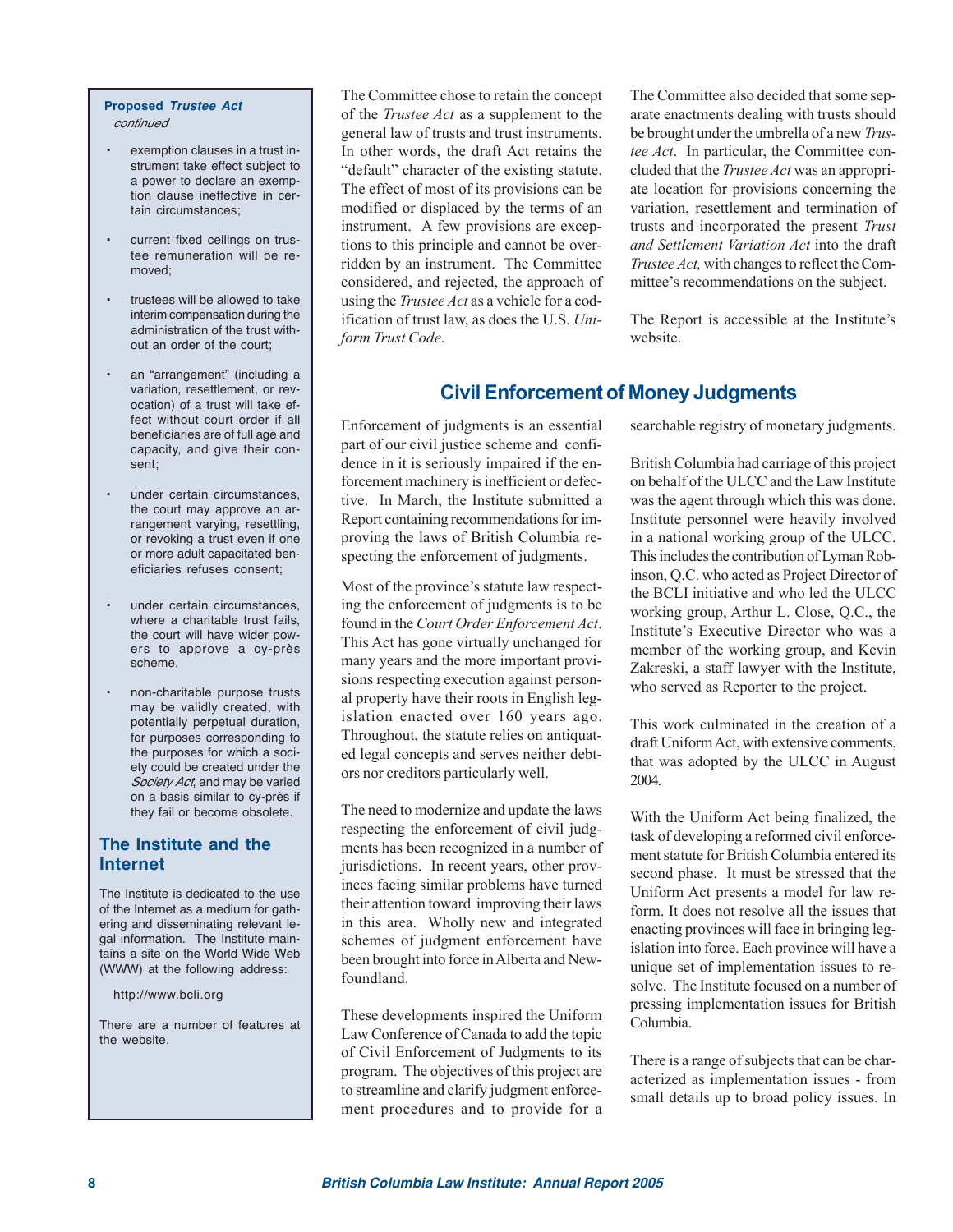some cases the Uniform Act itself pushes an implementation issue to the surface. For example, it contains a number of "blank spaces" meant to accommodate references to the relevant provincial law. Beyond that level of detail, the Uniform Act also presents some choices in policy. Part 10, which contains two options for enforcing judgments against land, is an example of this type of implementation issue.

Other implementation issues are subtler. A number of them arise from differences in the existing civil enforcement systems of the provinces. Certain provisions that appear in the *Court Order Enforcement Act* do not appear in the leading civil enforcement statute of most other provinces. The Uniform Act follows the consensus position of the provinces. Where this solution would result in the loss of an important provision from the *Court Order Enforcement Act*, the BCLI has recommended reenacting the provisions as part of the new legislation. Differences among the approaches to personal property security also raise implementation issues for the Uniform Act. Where the Uniform Act strays from the approach taken in British Columbia's *Personal Property Security Act*, the Institute has recommended certain changes that do not depart significantly from the spirit of the Uniform Act but which promote harmony between the civil enforcement and personal property security systems. Finally, some aspects of British Columbia civil procedure and practice before the courts have prompted changes to

some provisions of the Uniform Act.

A number of topics that could be considered implementation issues have not been addressed in the Institute's recommendations. The implementation of the Uniform Act will have profound consequences for the family maintenance enforcement system. These consequences deserve study in their own right; they cannot simply be grafted onto a study of the Uniform Act. Finally, the implementation of the Uniform Act will fundamentally change the tasks of the people who carry out the enforcement of judgments, the enforcement officers. Under the current system, the role once occupied by the sheriff is now occupied by private court bailiffs. The implementation of the Uniform Act need not alter that structure, which may remain largely a matter of agreement between the provincial government and the court bailiff firms. The Institute has not attempted to develop a statutory structure to govern this relationship although some suggestions for updating the contractual relations that are currently in place have been put forward.

British Columbia's system for the civil enforcement of money judgments is in need of fundamental reform. The Uniform Act, subject to the modifications the Institute recommends, provides a good model for the reform that is needed.

The Report may be found at the Law Institute's website.

# **Community Law Reform Project**

Many of the active projects described earlier in this Report are relatively large and involve a major commitment of resources. To focus solely on projects of this kind runs a serious risk of distorting the work of a law reform body that attempts to adopt a generalist stance. The Institute recognized at the outset that it was desirable to maintain a number of shorter projects on its program.

Short projects allow the Institute to remain visible during those periods when the larger projects are working their way toward fruition. They also permit us to address a wider range of issues. The reality is that there are many valid law reform measures that do not require intense research or lengthy reports.

Projects that one might describe as "short snappers" or "fixes and patches" have a place in a law reform program where a focus solely on "big issues" would leave many important problems unaddressed.

The Community Law Reform Project is an envelope for work on a group of tightly**The Institute and the Internet** continued

#### **Institutional and Project Information**

Visitors to our website will find comprehensive information respecting the Institute and its structure, and up-todate information about the status of its ongoing projects.

#### **The Law Reform Database**

This is a legal resource unique in the world. It is, in essence, a computerized index of almost 7,000 reports, consultation documents and other publications of law reform agencies worldwide, and we continue to add to the database.

#### **British Columbia Law Reform Commission Publications On-line**

The Institute has carried forward the work of the Law Reform Commission in making the publications of that body available through the Internet. We have now completed a project to make all of the final reports of the Law Reform Commission accessible. These reports are now available through the Internet at our website and may be browsed on-line or downloaded in either of the two most popular word processing formats.

#### **Division of Pensions on Marriage Breakdown**

This Internet resource provides information on the operation of British Columbia's legislation in relation to pension division on divorce. The original version was created by the Law Reform Commission, but in 2001 a wholly new and revised version was issued by the Institute. It is described in greater detail in the Annual Report for that year.

### **Publication List**

Here is a list of Reports of the British Columbia Law Institute since its creation. Each can be purchased from the Institute for the price noted along with a charge for postage and handling.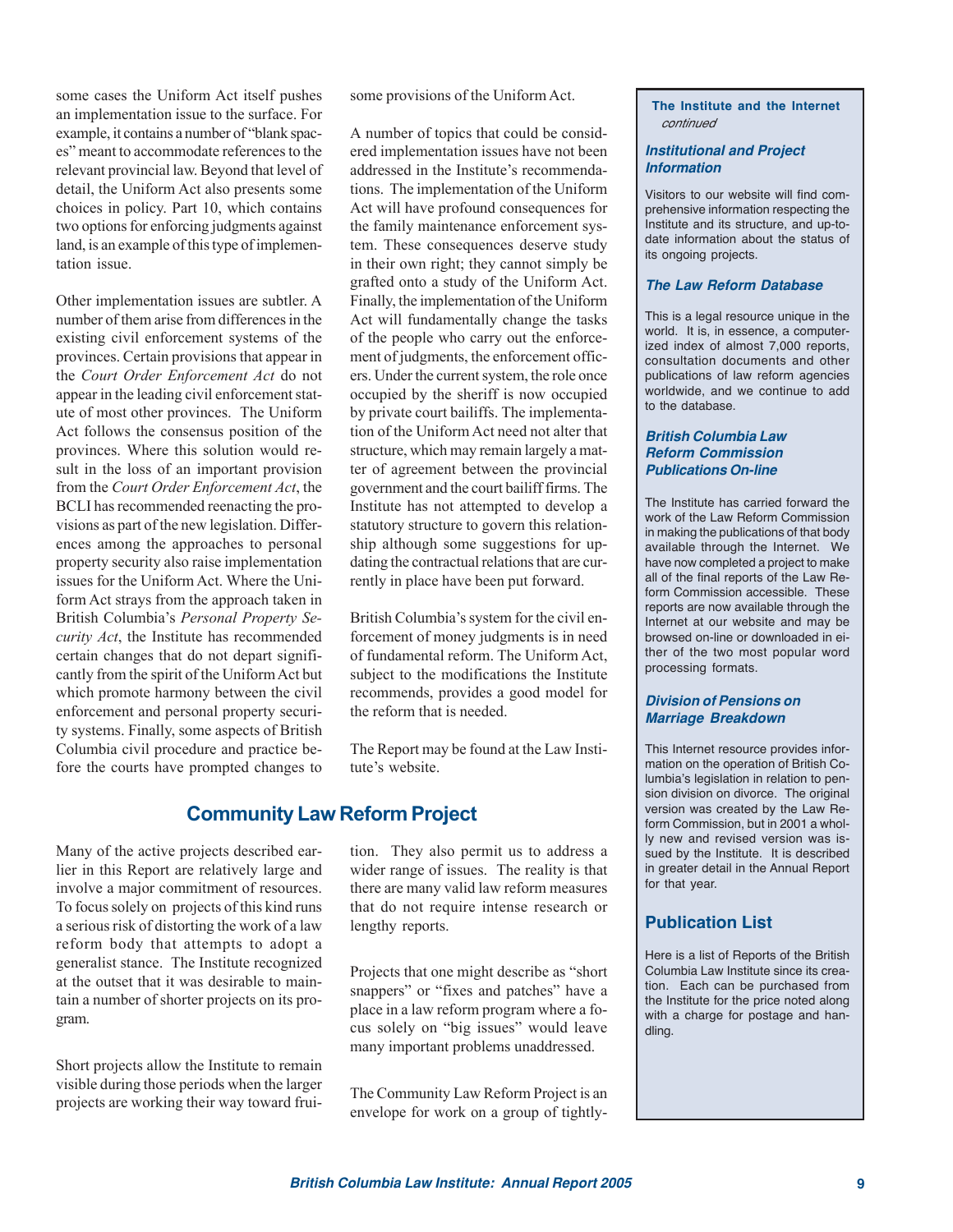#### **Publication List** continued

- 1. The Need for Uniform Jurisdiction and Choice of Law Rules in Domestic Property Proceedings \$15
- 2. Gender-Free Legal Writing \$15 3. A Report on Year One (1997
- 1998) Annual Report \$15
- 4. Proposals for a *Contract*<br>*Law Beform Act* \$20 Law Reform Act
- 5. Recognition of Spousal and Family Status \$30
- 6. Trustee Investment Powers \$20
- 7. Statutory Remuneration of Trustees and Trustees' Accounts \$20
- 8. The Enforcement of Nonmoney Judgments From Outside the Province \$20
- 9. A Report on Year Two (1998 - 1999) Annual Report \$15
- 10. Interim Report on New Home
- Warranties \$20 11. Statutory Powers of Delegation by Trustees \$20 12. A Report on Year Three
- (1999 2000 Annual Report) \$15 13. Pension Division on Mar-
- riage Breakdown (2001 Revision) Printed Version \$40 CD-Rom Version \$20 14. Civil Remedies for Sexual
- Assault \$40 15. A Report on Year Four (2000 - 2001 Annual Report) \$15
- 16. Total Return Investing by Trustees \$20
- 17. Exculpation Clauses in Trust Instruments \$20 18. Private Care Agreements Between Older Adults and Friends or Family Members
- \$25 19. The Ultimate Limitation Period: Updating the Limitation  $Act$   $$25$
- 20. A Report on Year Five (2001 - 2002 Annual Report) \$15 21. Healthcare decisions and
- End-of-life Issues: Terms of Reference for a Possible Project \$25 22. Builders Liens and Arbitra- $\text{tion}$   $$20$ 23. Uniform Liens Act \$25 24. Creditor Access to the
- Assets of a Purpose Trust \$20 25. The Variation and Termination of Trusts \$20

focussed topics that share a number of common characteristics. Most of these topics address issues that directly affect ordinary citizens. The Community Law Reform Project may, in certain cases, also provide a vehicle for exploring slightly more technical matters that call for attention.

In selecting topics that fit within the Community Law Reform Project, the Law Institute has been guided by a number of criteria. These criteria include the existence of a well-defined point of departure for the topic, the existence within the topic of legal issues that would not ordinarily be considered by an agency or body other than the Law Institute, and the fact that the resolution of these issues would lie within the legislative competence of the province. Overall, the topics seek to strike a balance between theoretical and technical issues and practical and "justice" issues.

The Law Foundation of British Columbia and the Notary Foundation have provided initial funding for the Community Law Reform Project. Supplemental funding has been provided by the Ministry of Attorney General in relation to particular topics.

# **Powers of Attorney**

The Institute has joined with its counterparts in Alberta, Saskatchewan, and Manitoba to commence work on what may be a series of joint projects. The hope is to identify topics that have a "mobility" aspect to them so the residents of the western provinces can more easily relocate with minimal disruption to their affairs. The first topic identified for action concerns powers of attorney and the aim is to ensure that powers of attorney created in one province, particularily enduring powers of attorney, receive appropriate recognition in other provinces. The project is also expected to develop a restatement of the duties and re-

sponsibilities of an agent where they arise under a power of attorney.

Late in 2004, the "Consortium" members jointly issued a consultation paper seeking responses to a number of issues and suggestions made. A copy of the paper is available at the Institute's website. The Consortium is meeting regularly to consider the responses and develop final recommendations. A final report is expected toward the end of 2005. The Institute's work in relation to this project is now being carried out under the auspices of the Canadian Centre for Elder Law Studies.

# **Unfair Contract Terms**

Every day most of us engage in activities that are governed by, or involve the creation of, a contract. These include everyday activities that most of us take for granted like parking a car, using a credit card or buying something.

In many cases these contracts contain terms that give one party a legal advantage over the other. There is a spectrum of language that might be used to describe it from the relatively mild "one-sided" through "unfair" to "unconscionable" depending on the commentator's view of how harshly it operates.

An important principle of our law is that

contracts, even one-sided ones, should be enforced if they are freely made. Everyone benefits by being able to agree upon their legal rights in advance by making a contract and by being able to rely on the contract being enforced.

But what are the limits of this principle?

Both statute and judge-made laws provide some measure of protection where a contract operates in a seriously unfair way.

Thinking about unfair terms in contracts raises a number of issues that lie at the heart of our project on Unfair Contract Terms.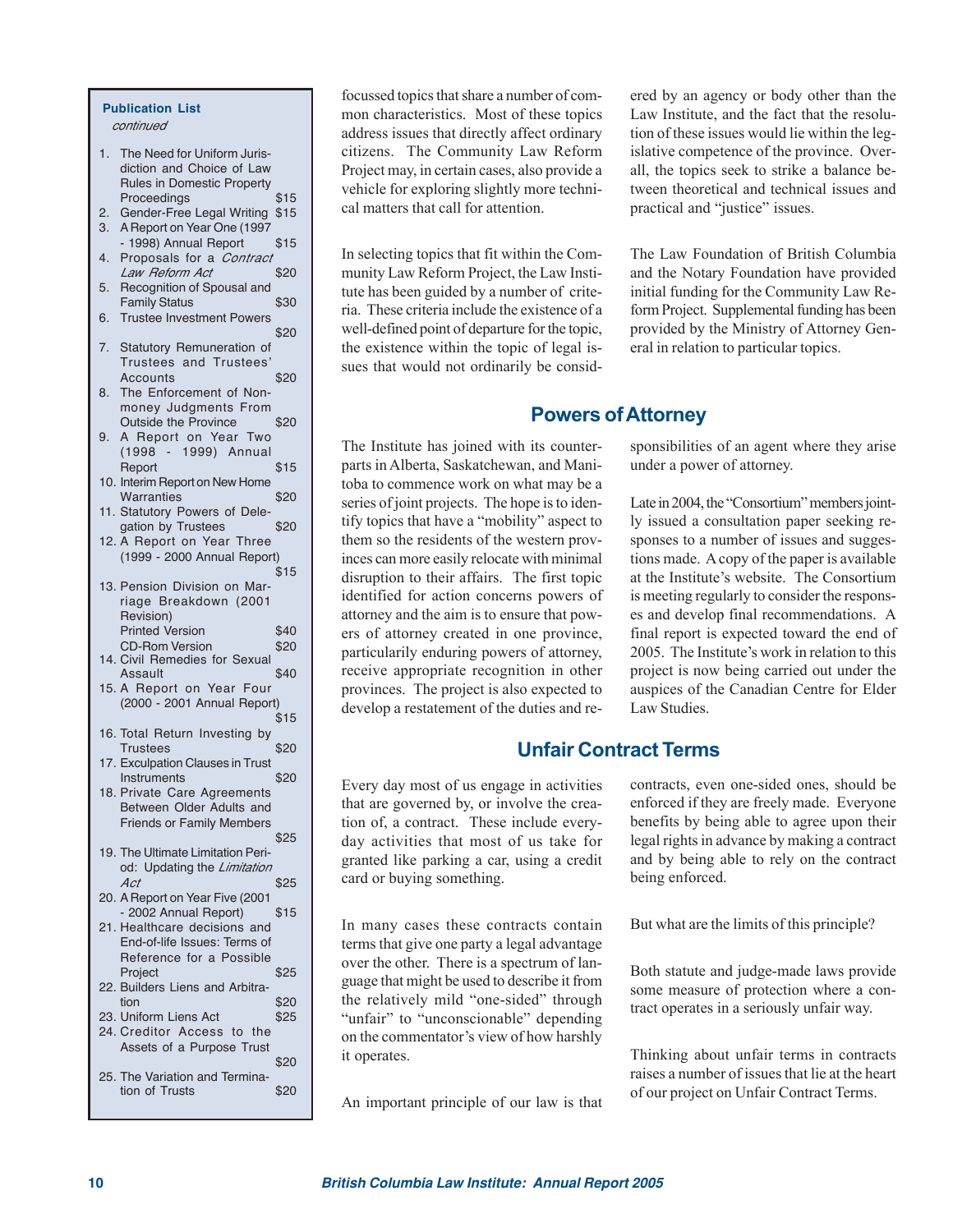The initial phase of the Law Institute's project on unfair contract terms focused on consultations with the public. A Consultation Paper, published in May 2004, posed a number of questions, which asked readers to describe their experiences with specific unfair contract terms and to comment on a number of strategies for dealing with unfair contract terms. These questions were also posted in an interactive format on the Law Institute's website. In addition to the Consultation Paper, a brochure summarizing the Law Institute's project on unfair contract terms was prepared. Fifty thousand copies of the brochure were printed and distributed to the public through such institutions and agencies as libraries, chambers of commerce, unions, municipalities, and condominium management associations. Finally, a press release was prepared and sent to print and broadcast media in British Columbia.

The volume of responses received was not high. Their content was taken into account in formulating the development of this project. Few respondents were directly concerned with the general questions relating to unfair contract terms. Many responses identify concerns over issues that are far removed from legislative control of unfair contract terms. These include responses concerned with various aspects of family law, employment and labour law issues, residential tenancy agreements, government tendering procedures, and strata corporation governance. The responses raise a number of serious legal and social issues. In some cases, they touch on topics that could form the subject of future law reform projects. A number of the concerns related to family law have already been addressed in work of the former British Columbia Law Reform Commission.

Both the modest number of responses received in the consultation phase of this project and the nature of the responses suggest that the time may not yet be ripe for legislative reform. It was the Institute's view that the response to the consultation did not provide an adequate foundation to recommend legislative intervention. That said, unfair contract terms will continue to pose a challenge for the courts—and for consumers, nonprofit agencies, strata corporations, small businesses, and others. Specific, concrete problems may arise in the future and call for recommendations for legislative action.

The Law Institute plans to maintain a watching brief on unfair contract terms. It has issued an Interim Report both to make available the results of its research and consultation and as a spur to the further discussion and consideration of unfair contract terms. The Interim Report may be found at the Institute's website.

# **Leases of Unsubdivided Land and the Top Line Case**

This is a new project focused on the legal issues that arose in the wake of the Court of Appeal's decision in *International Paper Industries Ltd.* v. *Top Line Industries Inc*. The *Top Line* case involved a lease of a portion of a parcel of land. The parties in *Top Line* neglected to obtain approval to subdivide the land in this manner. The court ruled that, in consequence of this breach of the subdivision requirements of the *Land Title Act*, the lease must be considered void *ab initio*.

This ruling surprised many real estate lawyers. It has also proved to be a continuing

source of frustration to persons involved in commercial leasing and agriculture. The *Top Line* case has imposed additional costs on these persons. In addition, by giving persons a means to escape from their contractual obligations, it has added uncertainty to the law and raised the volume of litigation.

In October 2004 the Law Institute published a consultation paper asking readers for their views on whether reform of the law was needed in response to *Top Line*. It also presented a range of options for reform for readers to consider, including a proposed

#### **Publication List** continued

- 26. A Report on Year Six (2002 - 2003 Annual Report) \$15
- 27. The Builders Lien Act and the Pipeline Problem \$20
- 28. Post-Accident Remedial Measures \$20
- 29. Builders Liens After the Shimco Case \$20
- 30. Report on Appointing a Guardian and Standby Guardianship \$20
- 31. A Report on Year Seven (2003 - 2004 Annual Report) \$15
- 32. Financial Arrangements Between Older Adults and Family Members: Loans and Guarantees \$25
- 33. A Modern Trustee Act for<br>British Columbia 540 British Columbia \$40
- 34. Spoliation of Evidence \$25
- 35. Unfair Contract Terms: An Interim Report \$20
- 36. Report on the Recognition of Adult Guardianship Orders from Outside the Province \$25
- 37. Uniform Civil Enforcement of Money Judgments Act \$35
- 38. Report on Leases of Unsubdivided Land and the Top Line Case \$20

#### **Other Publications**

- 1. Consultation Paper on Trustee Investment Powers \$15
- 2. Consultation Paper on Statutory Remuneration of Trustees and Trustees' Accounts \$15
- 3. Working Paper on Civil Remedies for Sexual Assault \$40
- 4. Consultation Paper on Statutory Powers of Delegation by Trustees \$15
- 5. Consultation Paper on Total Return Investing by Trustees \$15
- 6. Consultation Paper on Exculpation Clauses in Trust Instruments \$15
- 7. Consultation Paper on Private Care Arrangements Between Older Adults and Friends or Family Members \$15
- 8. Consultation Paper on the Variation and Termination of Trusts \$15
- 9. Consultation Paper on Post-Accident Remedial Meas $ures$   $$15$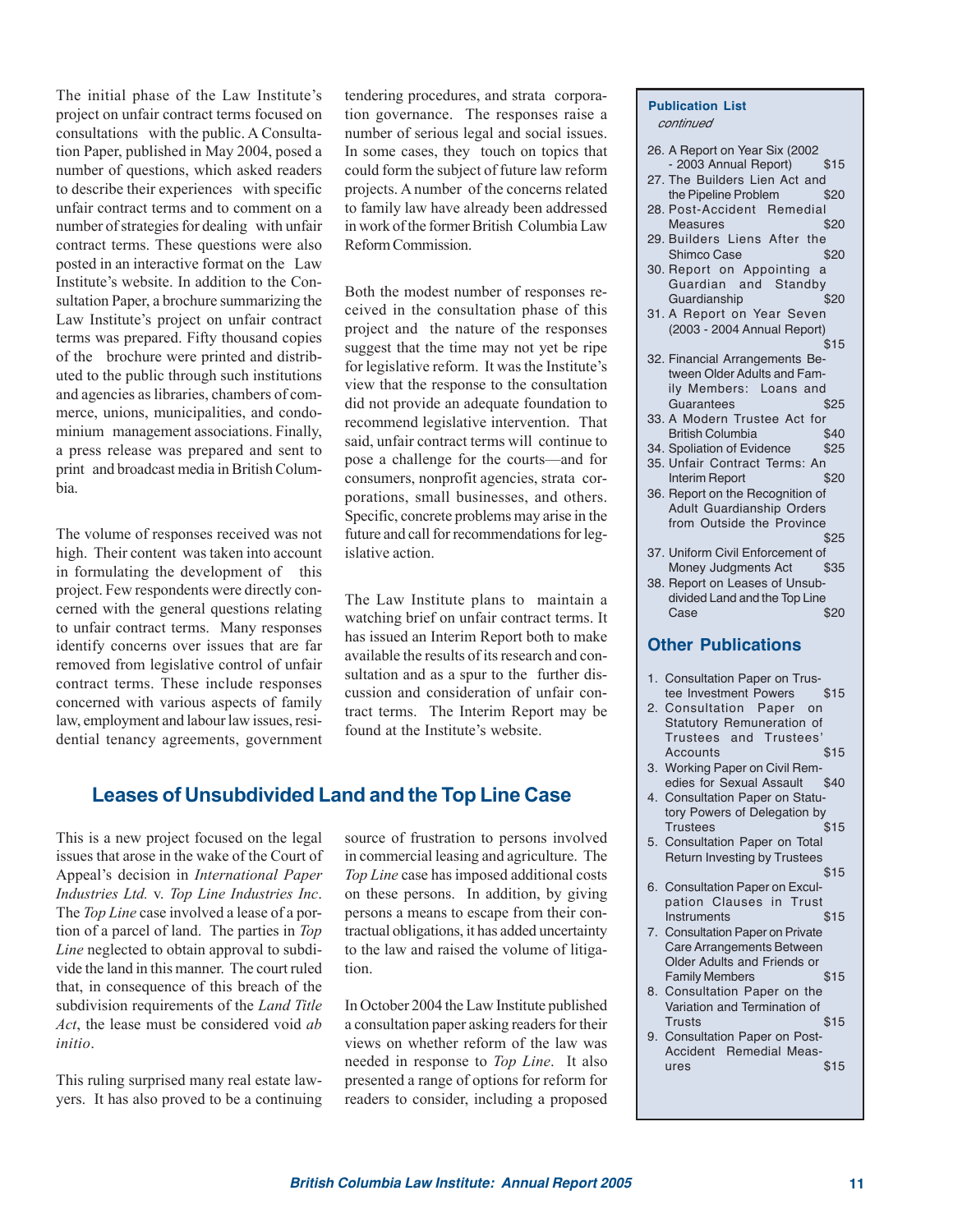#### **Other Publications** continued

| 10. Consultation Paper on A     |      |
|---------------------------------|------|
| Legal Framework for Infor-      |      |
| mal Public Appeal Funds         | \$15 |
| 11. Consultation Paper on       |      |
| <b>Builders Liens After the</b> |      |

- Shimco Case \$15 12.Consulation Paper on Unfair Contract Terms (CD  $ROM$ )  $$15$
- 13.Study Paper on the Personal Liability of Society Directors and Officers \$15
- 14.Consultation Paper on Leases of Unsubdivided Land and the Top Line Case \$15

Institute publications may be ordered by mail, telephone or fax, or through the Institute's website.

### **Law Reform Document Photocopy Service**

The British Columbia Law Institute provides a service under which documents in our collection can be made available to users who would not otherwise have access to them.

#### **Policy on copying and copyright**

The British Columbia Law Institute is concerned about copyright in law reform materials.

In copying materials from our library for *bona fide* research purposes we are guided by the recent decision of the Supreme Court of Canada in Law Society of Upper Canada v. Canada Law Book Inc., 2004 SCC 13.

#### **Publications not available**

The British Columbia Law Institute, like its predecessor - the Law Reform Commission of British Columbia - makes every effort to obtain an original printed copy of a publication from other law reform agencies. In some cases, however, an original document could not be supplied, and so the Institute only has a photocopy of key elements of the publication: usually a title page, contents pages and recommendations. For this, and other reasons, the Institute is not able to provide copies of all publications in the Law Reform Database. A list of the categories of such publications may be found at our website.

amendment to the *Land Title Act*, general illegal contracts legislation leaving the matter to the courts.

The Institute received a number of thoughtful responses to the consultation paper from leading practitioners in this area of the law. They were of great assistance to the Law Institute in the second phase of the project, which involved the publication of a final Report in July 2005.

The recommendations in this Report set out proposed legislation that would hold parties to such purported leases to the contractual obligations that they have entered into. This result may be achieved without undue harm to local control of land development and to the land title system because the law has evolved a variety of other procedures, in addition to subdivision control, to protect these interests.

# **Recognition of Adult Guardianship Orders from Outside the Province**

The increasing mobility of persons and wealth makes it inevitable that from time to time issues will arise concerning committeeship orders made outside the province, the extent to which they should be given effect, and the machinery for doing so. The current law provides only a limited response to these issues. Legislation that is not yet in force would provide a more comprehensive answer but there is a need to integrate these developments and identify clearly the procedures available.

The relevant legislation, current and pending includes:

- *• Patients Property Act* s. 31(1)
- *• Adult Guardianship Act*ss. 42-43 (not yet in force)
- *• Enforcement of Canadian Judgments and Decrees Act* (not yet in force)

When the *Enforcement of Canadian Judgments and Decrees Act* is brought into force there will be two distinct procedures through which extraprovincial committeeship orders can be given effect in British Columbia. Will they co-exist or will, as a matter of statutory interpretation, s. 31 of the *Patients Property Act* continue to be the exclusive remedy on the basis that the more specific provision overrides the more general one? If ss. 42 and 43 of the *Adult Guardianship Act* are brought into force the uncertainty

will be compounded. The law will then depend on the obscure interplay between five distinct procedures arising under three different acts.

The need for clarification is obvious and a project on this topic was added to our program in 2004.

Our Final Report, issued in March 2005, describes the current and pending procedures and sets out recommendations concerning what the Institute considers to be the most appropriate approach. The general thrust of the recommendations is that the *Enforcement of Canadian Judgments and Decrees Act* should be the principal vehicle for giving effect to adult guardianship orders emanating from other Canadian provinces and territories. This is a position that was implicitly endorsed by the Institute in its 1999 Report on the "Enforcement of Non-Money Judgments from Outside the Province."

Special provisions would make the *Enforcement of Canadian Judgments and Decrees Act* procedure available to government officials of other provinces who assume guardianship responsibilities by operation of law. So far as non-Canadian orders are concerned, the report recommends a confirmation procedure analogous to the one that exists for the "resealing" of foreign probate orders.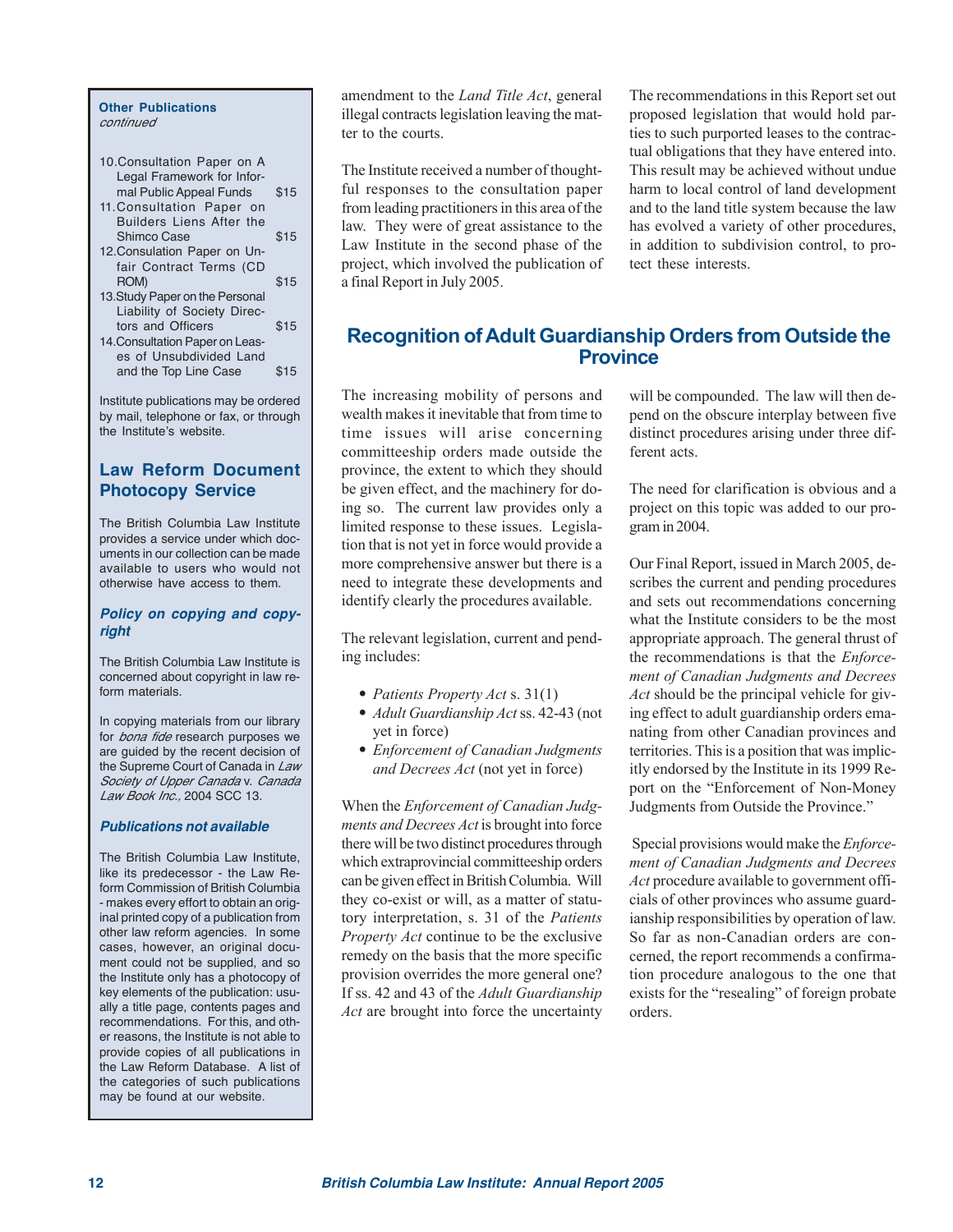# **A Legal Framework for Public Appeal Funds**

Appeals to the public for donations are normally carried out by registered charities operating within an organized legal environment. But spontaneous appeals occur frequently as well, especially after a disaster like a fire or flood or the publication of a news item about a family or individual in some sort of distress. These spontaneous appeals are often begun by a single person or a small group and the generous response is often such that the amount collected goes well beyond what is required to meet the original need. The way in which such a surplus can be dealt with can give rise to significant legal issues. In a Consultation Paper, the Institute suggests that these difficulties would be minimized through the use of a standard form trust document which would clarify the treatment of a surplus and provide a legal framework which is otherwise often lacking in spontaneous appeals.

The fact that these appeals very frequently involve opening a bank account into which the proceeds are to be paid provides an appropriate point of entry through which the use of a standard form document can be encouraged.

The Institute's consultation continues.

# **The Personal Liability of Society Directors and Officers**

Nonprofit organizations and their volunteers play an important role in society. In recent years their prominence has been increasing, as they take on more activities and responsibilities. The greater demands that have been placed on nonprofit organizations have heightened concerns about the consequences of nonprofit organizations and their volunteers causing harm. There is increased anxiety over lawsuits. The focus of this project is the various sources of personal liability faced by directors and officers or incorporated nonprofit organizations and the attempts to reform that law in this area that have been implemented in jurisdictions outside British Columbia. This research has culminated in a Study Paper that provides information and analysis of approaches to reform that have been attempted elsewhere, with a view to seeing which approaches are most in harmony with the needs of British Columbia's nonprofit sector.

The Study Paper may be found at the Institute's website. We continue to invite views and responses on the issues raised in the paper.

# **Spoliation of Evidence**

In the legal context, "spoliation" means the destruction, mutilation, alteration or concealment of evidence. When spoliation of evidence occurs courts may be forced to render decisions on imperfect evidentiary records, litigants may be frustrated in the prosecution of their actions and, in extreme cases, people may be effectively denied the opportunity to seek a legal remedy even though they have suffered harm.

The common law has long recognized the seriousness of spoliation of evidence and the problems it causes. In order to address these problems, the courts have developed evidentiary and procedural rules to restore

accuracy to the trial process, to sanction litigants who damage, mutilate, alter or conceal evidence, and to provide limited compensation to litigants who are harmed by spoliation of evidence.

An Institute Report issued in November 2004 examined those evidentiary and procedural rules and discussed proposals for the further development of the law. The proposals for reform seek to refine the existing rules and to promote the development of a tort of spoliation of evidence that would provide a substantive remedy in those cases that are currently beyond the reach of the existing rules.

**Law Reform Document Photocopy Services** continued

#### **Document Delivery Rates**

A charge will be made to recoup the costs associated with the operation of the document delivery service. A schedule of the rates charged in Canadian funds is set out below.

**Photocopying Rates** \$5.00 / item to 20 pages \$0.20 / page thereafter

Plus postage or courier charge

**Fax Surcharge** \$0.50/ page in Canada \$0.75 / page elsewhere

Minimum \$5.00 charge

#### **E-mail Rates**

\$0.50/page - Acrobat/PDF (image only)

Minimum \$5.00 charge

**Rush Service Surcharge** \$5.00/item

(next business day)

#### **How to Order**

Documents may be ordered by mail, fax or e-mail. In addition, when a search of the Law Reform Database is performed, and results are returned, the user is given an opportunity to order one or more of the documents retrieved.

### **The Institute and the Uniform Law Conference**

The Uniform Law Conference of Canada is an inter-provincial organization created for the purpose of promoting uniformity of legislation among the Canadian territories and provinces. It is now in its 87<sup>th</sup> year of operation and a significant number of British Columbia statutes are based on Uniform Acts promulgated by the Conference.

Two people attached to the Institute participate actively in the work of the Uniform Law Conference. Former Institute Chair, Gregory Steele, Q.C., is a British Columbia delegate to the Conference, and participates in a number of the ULCC working groups. Over the past year he has served the Con-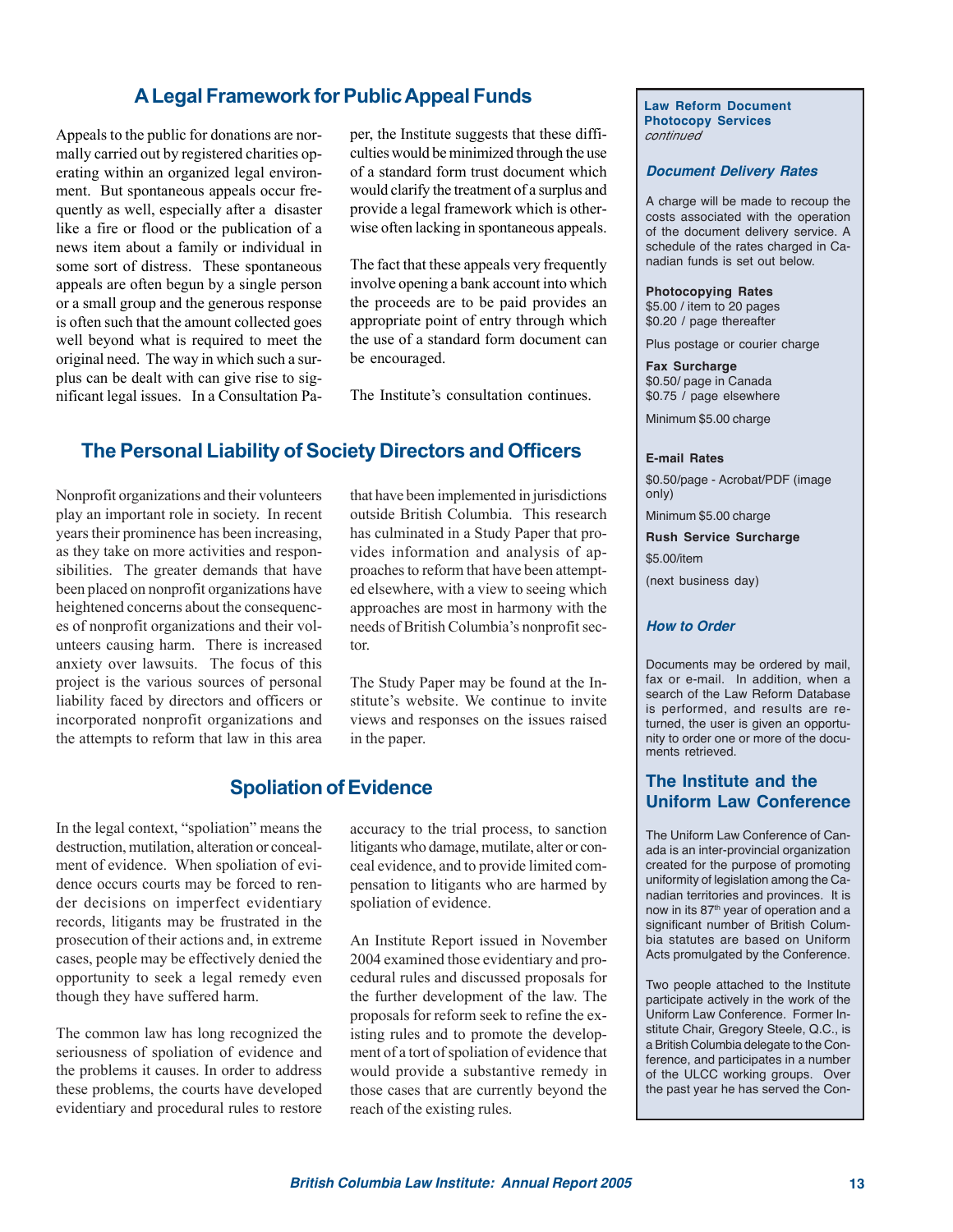#### **The Institute and Other Law**

**Reform Bodies** continued

ference as its Immediate Past President.

The Institute's Executive Director, Arthur L. Close, Q.C., has been a British Columbia delegate to the ULCC since 1978. He has served the ULCC in a number of capacities including Chair of the civil law section (1998- 2000) and President (2001-02).

Mr. Close has also served as Project Leader on a number of initiatives in the development of Uniform Acts. He currently serves as a member of a ULCC working group developing a Uniform Charitable Fundraising Act.

### **The Institute and Other Law Reform Bodies**

A priority continues to be establishing and maintaining links with other law reform bodies. Participation in the world wide "community" of law reform bodies is important. It ensures that the work of the Institute is widely exposed and that the Institute is kept up-to-date with the work of other bodies through arrangements for the exchange of documents. Receiving reports and documents from other law reform bodies enables us to keep the Law Reform Database up-to-date.

We also maintain special links with our Canadian counterparts. This is done through active participation in the Federation of Law Reform Agencies of Canada, an umbrella organization covering groups like the Institute, and by participating in ad hoc gatherings of Canadian law reformers.

Our links with the western Canadian law reform bodies in Alberta, Saskatchewan and Manitoba have gone a step further and we are participating with them in a joint project. The topic selected for our first joint venture concerns powers of attorney and is described elsewhere in this report.

### **BCLI Staff**

We wish to acknowledge the important role played by the Institute's staff in keeping things running smoothly on a day-to-day basis.

# **Pension Division on Marriage Breakdown**

When a marriage breaks down often the single most important asset that must be divided is the pension entitlements that have been earned by one or both spouses. But a pension is a very complicated asset and, as a result, very detailed rules are required to ensure that it is divided fairly between the parties. These rules, now found in Part 6 of the *Family Relations Act*, were first enacted in 1995 and are based on recommendations made by the Law Reform Commission of British Columbia three years earlier. The operation of the rules are explained in detail in the Institute's publication "Questions and Answers about Pension Division on Marriage Breakdown."

The last 10 years have seen a number of developments that impact on the operation of the rules. The background of pension law against which they operate has changed. The application of the rules in particular circumstances has identified issues on which clarification would be desirable. The experience of pension authorities in administering the rules suggest certain changes would be helpful. The Ministry of Attorney General has requested that the Institute undertake a short project that would examine how the rules are working and to develop recommendations regarding any changes to the legislation that may be required to address problems that have arisen. This project is now underway.

# **A Resource on Lien Laws**

The enactment in 1997 of the *Builders Lien Act* was the culmination of 25 years of work toward the creation of new and modern legislation in this area. The background to the Act included a report issued by the Law Reform Commission in 1972. We were therefore pleased to respond when the Ministry of Employment and Investment invited the Institute to prepare some resource information that would assist users in coming to grips with this new legislation. Pursuant to this arrangement, a printed publication and an Internet website were developed. At the heart of these materials is a document entitled "Questions and Answers on the New Builders Lien Act," which was published both electronically and in printed format. The printed version, over 150 pages, is now out of print. The electronic version was heavily coded for easy Internet access and allows the user to move seamlessly between various parts of the publication and the legislation itself.

Three years ago the Provincial Government identified the website as a non-core function and ceased hosting it as a costcutting measure. The Institute, therefore, assumed direct responsibility for hosting this valuable resource at the BCLI website. The availability of the site was quickly noted by the officials of the province's Land Title Branch, which had discontinued the practice of providing forms for the filing of lien claims. Potential lien claimants were referred to our website as a place where the necessary forms could be downloaded. In response to a significantly increased volume of internet traffic we established the materials, with only minor changes, as a stand-alone website accessible at www.builderslienlaw.ca.

But a site focused solely on builders liens overlooks the very significant volume of law reform activity directed at other liens and similar forms of non-consensual security such as:

- Garagekeepers' and repairers' liens Warehouse and storage liens
- 
- 
- 
- 
- *•* Carriers' liens *•* Woodworkers' liens
- 
- 
- 
- *•* Tugboat liens *•* Livestock liens

The Law Institute is in the process of creating a new website that embraces law reform information in relation to these liens as well as builders liens. When operational it will be accessible at www.lienlaws.ca.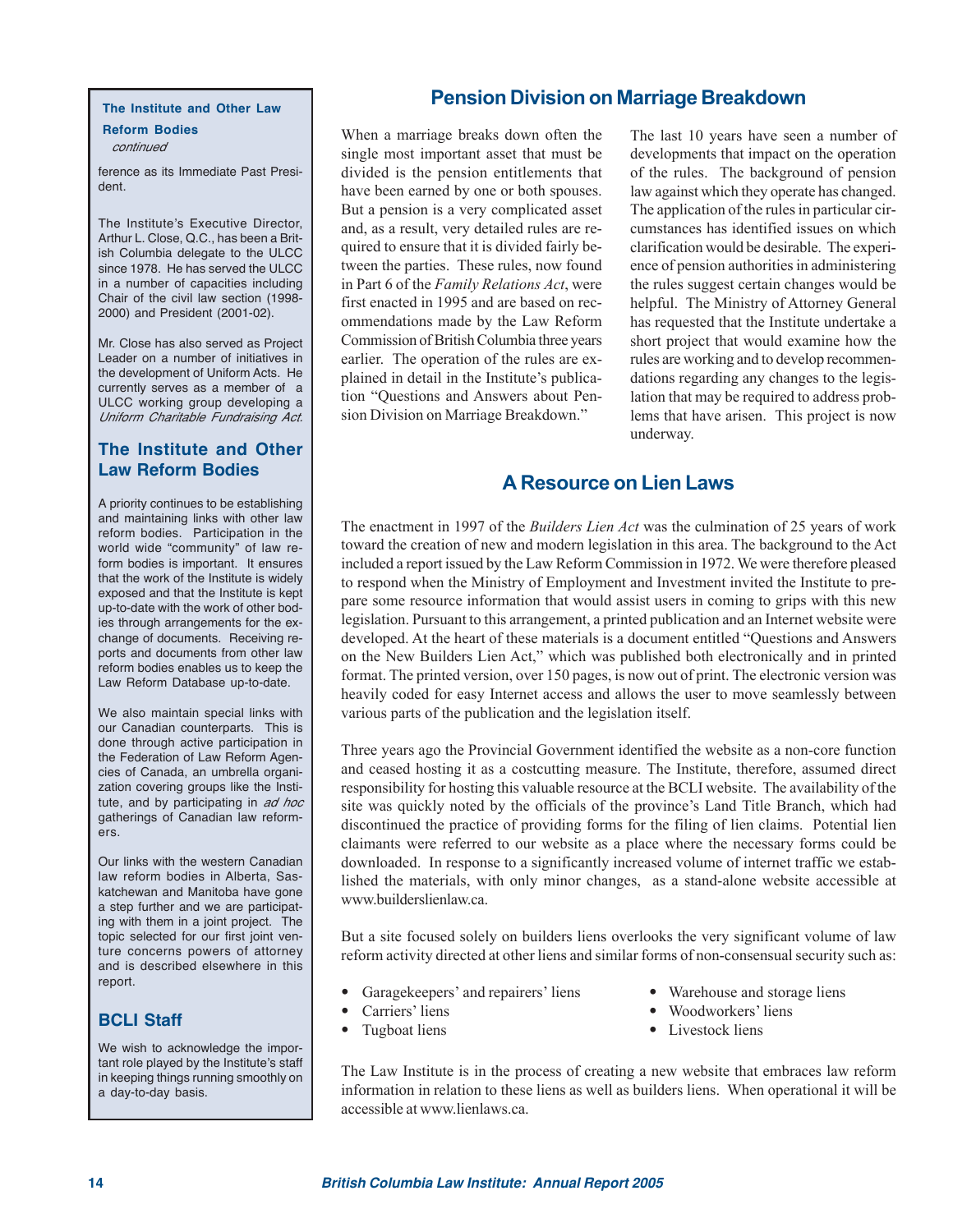# **Membership**

The bylaws of the Institute provide for fourteen members. Eight of these members are appointed by stakeholder groups while the remainder are "members-at-large." One of the member-at-large positions is reserved for a person without legal training or experience.

As of July 1, 2005 our members are

**Thomas G. Anderson Ann McLean** Member at large Min. of A.G., CBA (BC) nominee **Prof. Keith Farquhar Kim Thorau** U.B.C. Faculty of Law, Dean's nominee Member at large Prof. Martha O'Brien Craig Goebel **Arthur L. Close, Q.C. Gregory Steele, Q.C.** B.C. Law Institute, Member at large Steele Urquhart Payne, Member at large **D. Peter Ramsay, Q.C. Prof. James MacIntyre, Q.C. Ronald Skolrood Robert Grant** Lawson Lundell LLP, Attorney General Heenan Blaikie LLP, Attorney General nominee nominee

U. Vic. Faculty of Law, Dean's nominee Insurance Corp. of B.C., CBA (BC) nominee Ramsay Thompson, Law Society nominee U.B.C. Faculty of Law, Law Society nominee

We would like to acknowledge the contribution of two former members of the Law Institute: Trudi Brown, Q.C. and Gordon Turriff, Q.C. Both were members-at-large. Trudi served from 2000 to 2005. Gordon was one of the founding members of the Law Institute and served from the time of its creation in 1997. We are grateful to them for the contribution they made to the success of the Institute. At the date this Report was settled, their replacements had not yet been named.

# **Our Friends and Supporters**

Our work to date would not have been possible but for the generous support of our friends, supporters and volunteers.

The contribution of the Law Foundation has already been mentioned. Apart from financial support, the Foundation has been a welcome source of advice and assistance on a wide range of issues. Our particular thanks go to Warren Wilson, Q.C., a Governor of the Foundation with special responsibilities for liaison with the Institute, and to Wayne Robertson, the Executive Director of the Foundation. Our thanks also go to the Notary Foundation and its Executive Director, Wayne Braid.

We also acknowledge the important contribution of the Faculty of Law at the University of British Columbia for our current accommodation. While the space we occupy is not rent-free, our arrangement with the Faculty of Law has made it very affordable and the accommodations carry with them a number of offsetting savings. We wish particularly to express our appreciation for the support that Dean Mary Anne Bobinski, and those assisting her, have given us.

We wish as well to thank the British Columbia Branch of the Canadian Bar Association, the Vancouver Bar Association, the Advocate magazine and The Real Estate Foundation for the generous support they have provided both generally and in relation to particular projects.

We also wish to acknowledge the significant contribution made in the past year by the participants in our Project Committees - the members and reporters but especially those people who have accepted the responsibility of chairing the Committees:

#### **BCLI Staff**

continued

- Kristy Boyes, Administrative Assistant (to December 2004)
- Julia Paskovic, Administrative Assistant (from January 2005)
- Marcus Patz, Librarian/ Webmaster

### **Staff Lawyers**

The Institute is served by three fulltime Staff Lawyers whose responsibilities focus solely on program work.

Gregory G. Blue Kevin Zakreski Laura Watts

We are pleased to have them with us and happily acknowledge the valuable contribution they make to our work. Laura Watts's time is largely devoted to the Canadian Centre for Elder Law Studies, which she serves as Program Director.

# **Students and Research Assistants**

The Institute has adopted a policy of attempting, as far as possible, to ensure that a student or recently graduated lawyer has the opportunity to work with the Law Institute in the capacity of research assistant. This normally involves a full-time commitment of four months. Over the past year we were assisted, in this capacity, by the following persons:

- Maggie Knowlan
- Andrea Clarke
- Aimee King
- Sharon MacMillan
- Julie Lawrence
- Priscilla Chong
- Valerie Vojnic

During the past year we have also been assisted by a number of individuals serving as interns and volunteers on a basis involving a limited time commitment. Those who assisted us in this way are:

- Brendan Brammall
- May Lee
- Wendy Harrison
- Elaine Vale
- Grace Loh

We are grateful to them for their interest in working with us.